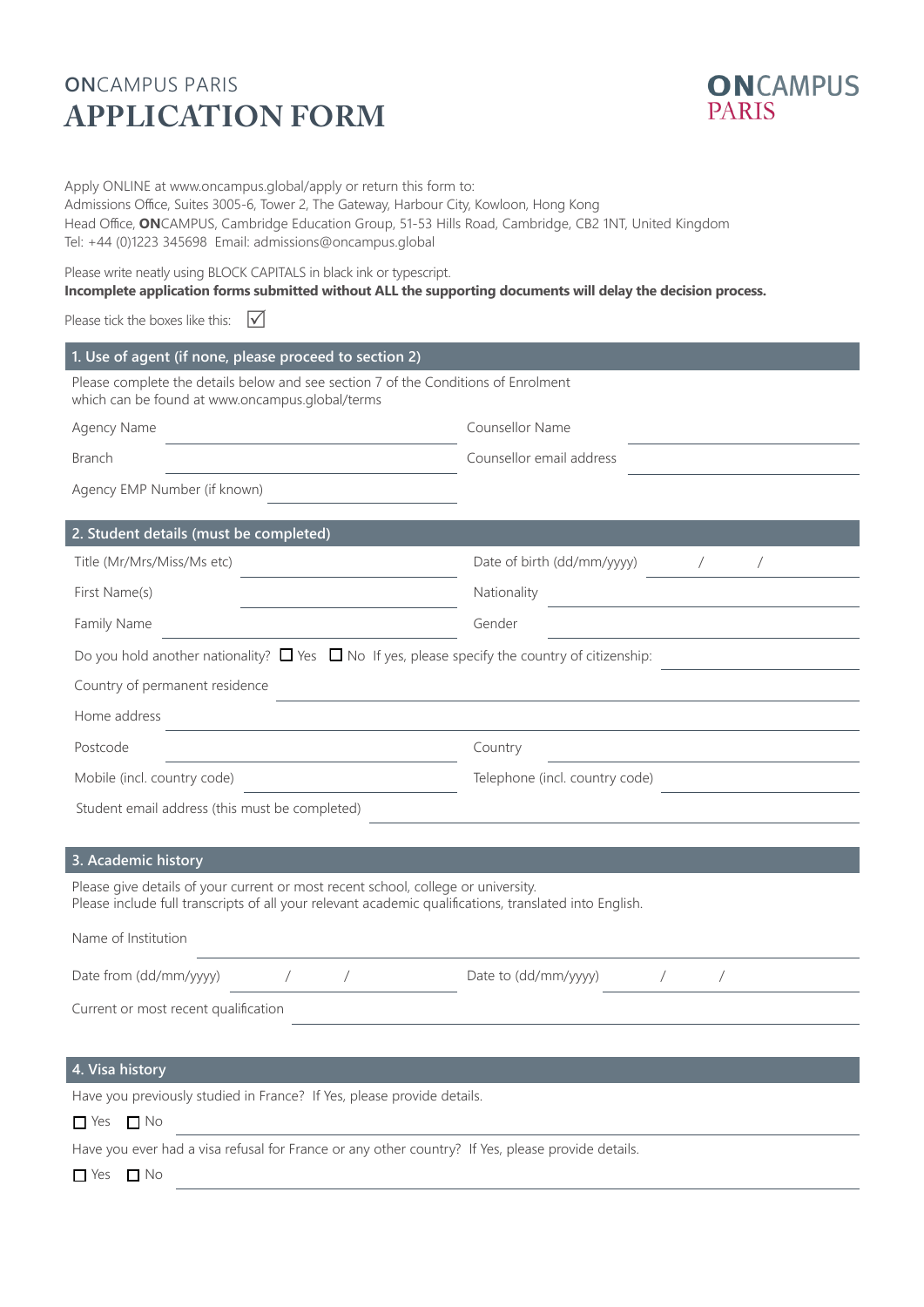# **ON**CAMPUS PARIS **APPLICATION FORM**



### **5. Details of course(s) for which you wish to apply**

Please give details of the **ON**CAMPUS programme for which you are applying. Please also state the subject and study level you are aiming for (undergraduate or postgraduate degree) alongside the proposed year of study.

| University degree you wish to progress to $\Box$ Undergraduate $\Box$ Postgraduate                                                                 |
|----------------------------------------------------------------------------------------------------------------------------------------------------|
| University degree you wish to progress to<br>- e.g. KEDGE Bachelor                                                                                 |
| <b>ON</b> CAMPUS programme you wish to study                                                                                                       |
| $\Box$ International Foundation Programme (IFP)<br>□ International Pre-Master's Programme (IPMP)                                                   |
| <b>ON</b> CAMPUS pathway you wish to study                                                                                                         |
| $\Box$ Business                                                                                                                                    |
| Date you wish to start your ONCAMPUS programme                                                                                                     |
| September 2022 January 2023                                                                                                                        |
|                                                                                                                                                    |
| 6. Disability/special needs                                                                                                                        |
| Do you have a disability, impairment or medical condition which may affect your studies? If Yes, please provide details.                           |
| $\Box$ Yes $\Box$ No                                                                                                                               |
| I consent to ONCAMPUS processing my/the student's disability, impairment or medical condition information provided<br>as part of this application. |
| Signature of student<br>Signature of parent/legal guardian:                                                                                        |
| You have the right to withdraw your consent at any time<br>by emailing the ONCAMPUS data protection officer on DPO@ceg-uk.com                      |
| 7. Is there anything that could negatively impact your application such as a criminal conviction?(must be completed)                               |

 $\Box$  Yes  $\Box$  No

#### **8. Payment of tuition fees**

Please select one of the following

 $\Box$  Self  $\Box$  Parent/Guardian  $\Box$  Company sponsor  $\Box$  Government sponsor